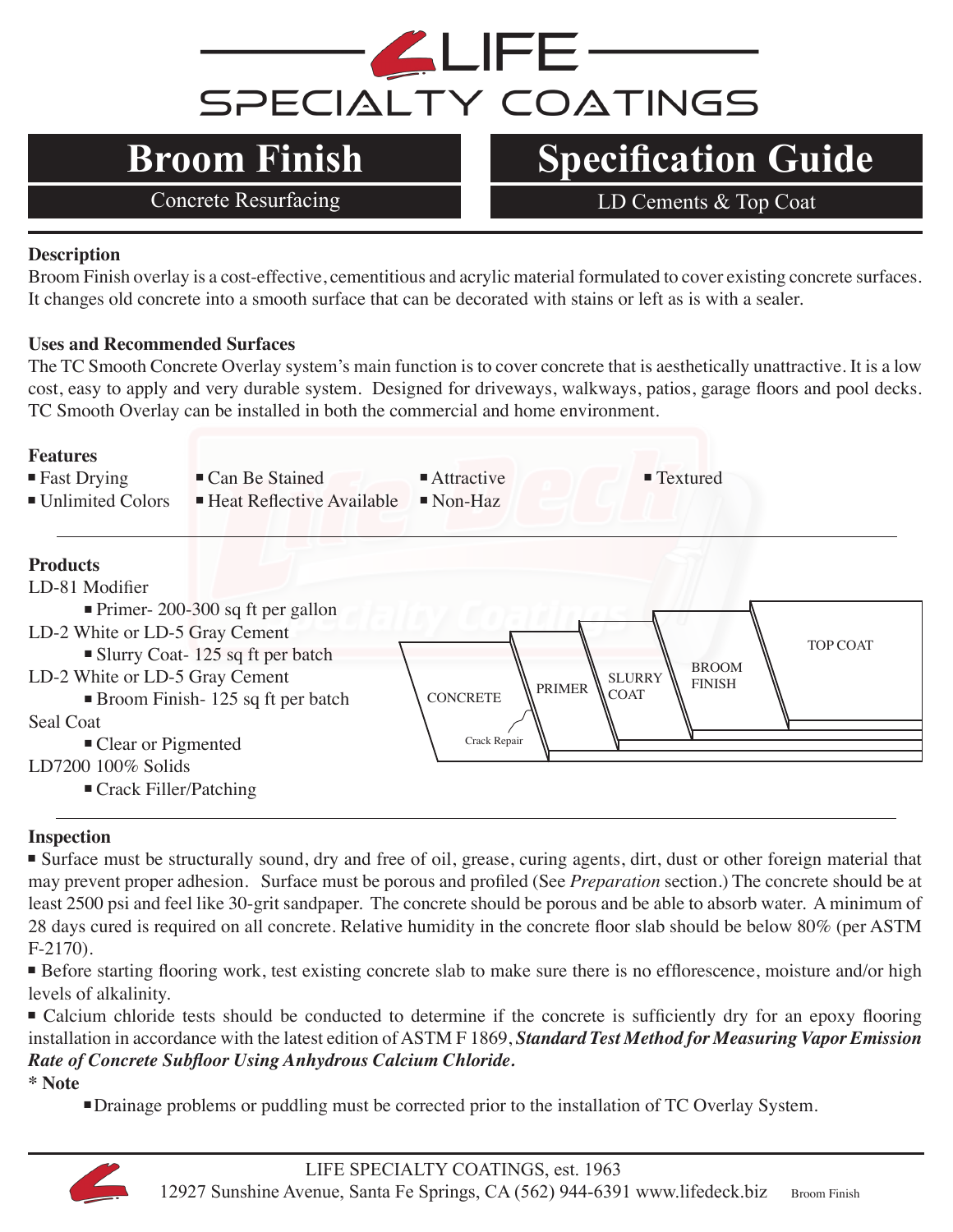# **ALIFE** SPECIALTY COATINGS

## **Broom Finish Specification Guide**

Concrete Resurfacing LD Cements & Top Coat

### **Surface Preparation**

### **Cleaning**

Clean surface entirely with TSP and rinse completely with water several times. Remove mildew or algae using 50/50 blend of household bleach and water. (Do not allow bleach to come into contact with acid). Read bleach instructions and warnings carefully before using. Rinse thoroughly.

### **Crack Preparation**

Use a concrete diamond blade to cut out all cracks and joints to 1/4 inch width and 1/4 inch depth. Clean joints thoroughly and remove all concrete dust and debris.

### **Etching**

• Clean surface entirely with TSP and rinse completely with water several times. Remove mildew or algae using 50/50 blend of household bleach and water. (Do not allow bleach to come into contact with acid). Read bleach instructions and warnings carefully before using. Rinse thoroughly. The surface must be porous enough to allow the product to soak in. Surface should feel like 30 grit sand paper.

■ Prepare surface by either shotblasting, grinding, Liquid Grind™ (approved liquid etch) or, if a previous coating is currently installed, sanding. Prepare concrete profile equal to CSP 2-3 as specified by ICRI (International Concrete Repair Institute. When using a mechanical method, be sure not to be too aggressive leaving behind grind marks or grinding it to a smooth surface.

### **Crack Fill/Patching Installation**

Using LD7200 Crack Patch, mix paste by equal volume 1:1. LD7200 is mixed thoroughly when combined product is completely gray. Apply to crack, joint, or spalled area using a putty knife or trowel, completely filling the space, scraping off extra LD7200 to leave a uniform, level finish. When dry, sand or grind smooth if overfilled. Surface will be ready to prime in 4-6 hours.

Another way to treat cracks is to cut a pattern using a special diamond crack chaser. While the slurry is being done, clean out expansion joints and cracks with a margin trowel. Then, simply recut these cracks and incorporate a pattern, making and designing the cracks, and new cuts throughout the application.

### **Primer**

In a clean, dry container, mix four parts water with one part LD-81 and apply at a rate of 200-300 square feet per gallon. Roll or spray this primer over the area to be resurfaced. Life Deck's 25 Series Pigmented water based epoxy may also be used as a prime coat (see optionals for application.)

### **Slurry Coat**

Combine bag of Life Deck LD-2 White cement, or LD-5 Light Gray Cement, with one gallon of Life Deck LD-81 acrylic and 1-2 quarts of water. Mix thoroughly with a low rpm drill motor. Trowel out mixture at 125-150 sq ft per batch. Using a brush, wet with water, feather all outside edges, seams and expansion joints. After surface is dry, scrape or grind off any ridges or trowel marks.

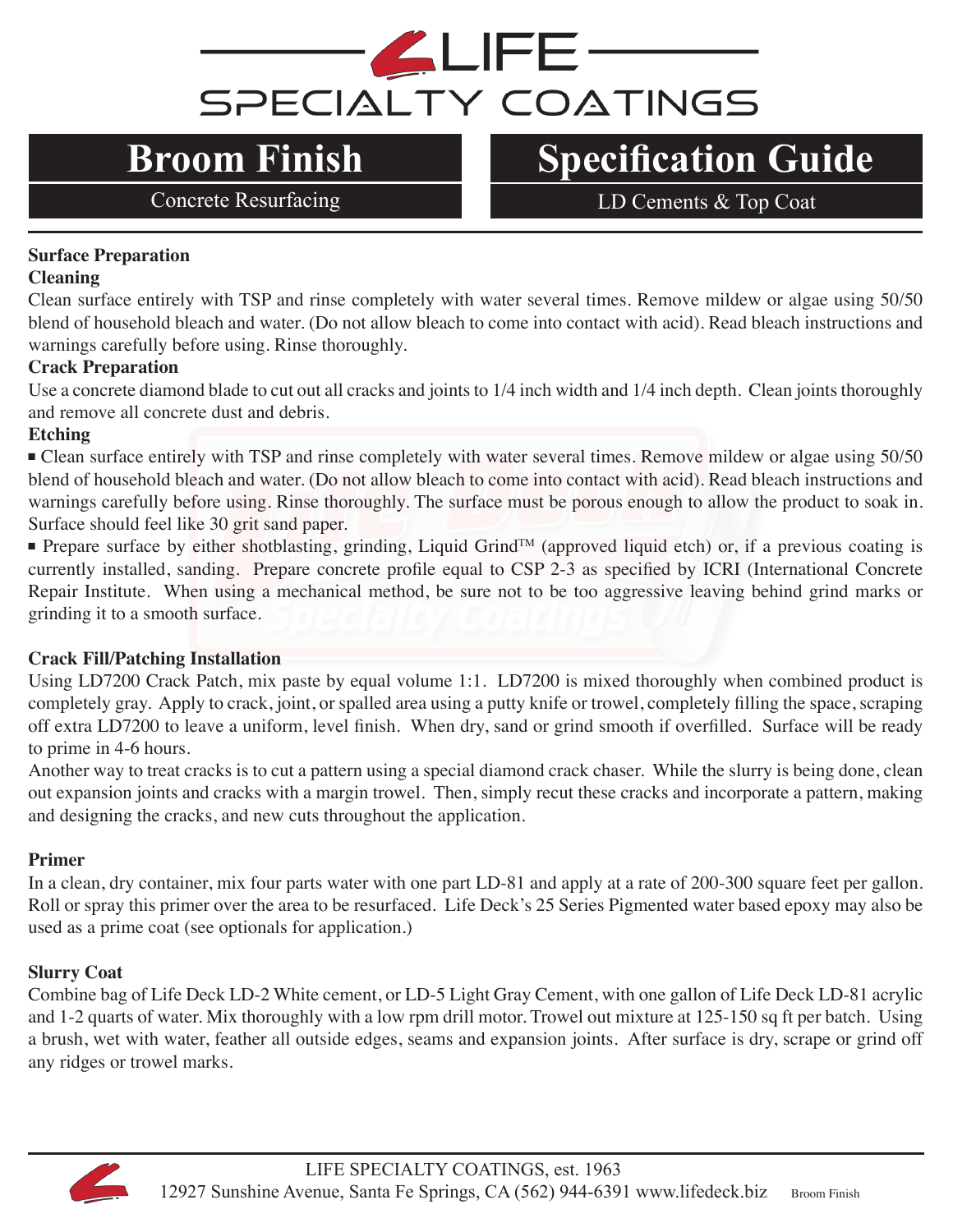

## **Broom Finish Specification Guide**

Concrete Resurfacing LD Cements & Top Coat

### **Broom Finish**

Combine bag of Life Deck LD-2 White cement, or LD-5 Light Gray Cement, with one gallon of Life Deck LD-81 acrylic and 1-2 quarts of water. Mix thoroughly with a low rpm drill motor. Trowel out mixture at 125-150 sq ft per batch. While product is wet, lightly drag a soft bristle push broom in direction of finish.

### **Optional Stain**

At this point, application can be stained, if so desired, or left as is and then sealed. Use Life Deck Specialty Coatings 20 Series stain to create a natural mottled appearance. The 20 Series stain will create different natural hues of the color in the cement and not hide imperfections. Apply the 20 Series with a garden sprayer or roller. Use a soft bristle push broom to move the 20 Series around the cement application and work in. Applying the 20 Series stain in hot weather, or direct sunlight, can result in roller marks. Multiple coats will result in a darker appearance. Using multiple colors will result in a more mottled appearance. Multiple coats can be applied wet to wet or when previous coat has dried.

### **Seal Coat**

If stained, or left as is, application must be sealed with a clear sealer. See "Optional Materials, Additional Top Coats." Two coats of the clear sealer are recommended.

### **Top Coat, Pigmented, 10 Series or 28 Series**

If desired, after the Smooth Coat, the pigmented top coat, 10 or 28 series, can be applied. Mix all containers of the Life Deck 10 Series or 28 Series Top Coat to insure a consistent color. Product may be thinned by adding 1 pint of water per gallon to avoid streaks, especially in hot weather. Roll two thin applications of Life Deck Top Coat using a 1/2" roller at a rate of 200-300 square feet per gallon. Spread the Top Coat in two directions to achieve a uniform finish. Coverage will vary according to texture. Two coats are recommended. Allow 4 to 6 hours drying time before permitting light pedestrian traffic. For best results, allow to cure 24 hours before direct traffic is permitted. Allow an additional 24 hours before heavy objects are placed on the surface.

### **Optional Materials**

### **Additional Top Coats**

<sup>n</sup> 4001 Urethane/Acrylic. Adds extra durability, chemical resistance, stain protection, mar resistance and longevity to final color coat. Available in gloss (4001) or satin (4002).

<sup>n</sup> LDGPD. Adds excellent hot tire resistance and tire marking resistance, extra durability, chemical resistance, stain protection, mar resistance and longevity to final color coat. Available in gloss (LDGPD) or satin (LDGPDS).

<sup>n</sup> 2114 Single Component Urethane. Adds extra durability, chemical resistance, stain protection, mar resistance, and longevity to final color coat. Available in gloss (2114) or satin (2116).

■ 2110 Clear water based urethane. Adds excellent chemical resistance, UV resistance, mar resistance, protection and longevity to the final color coat. Available in gloss (2110) or satin (2112).

**Note**

<sup>n</sup> *Please refer to individual product technical sheets for more detailed product information on all products within this specification.*